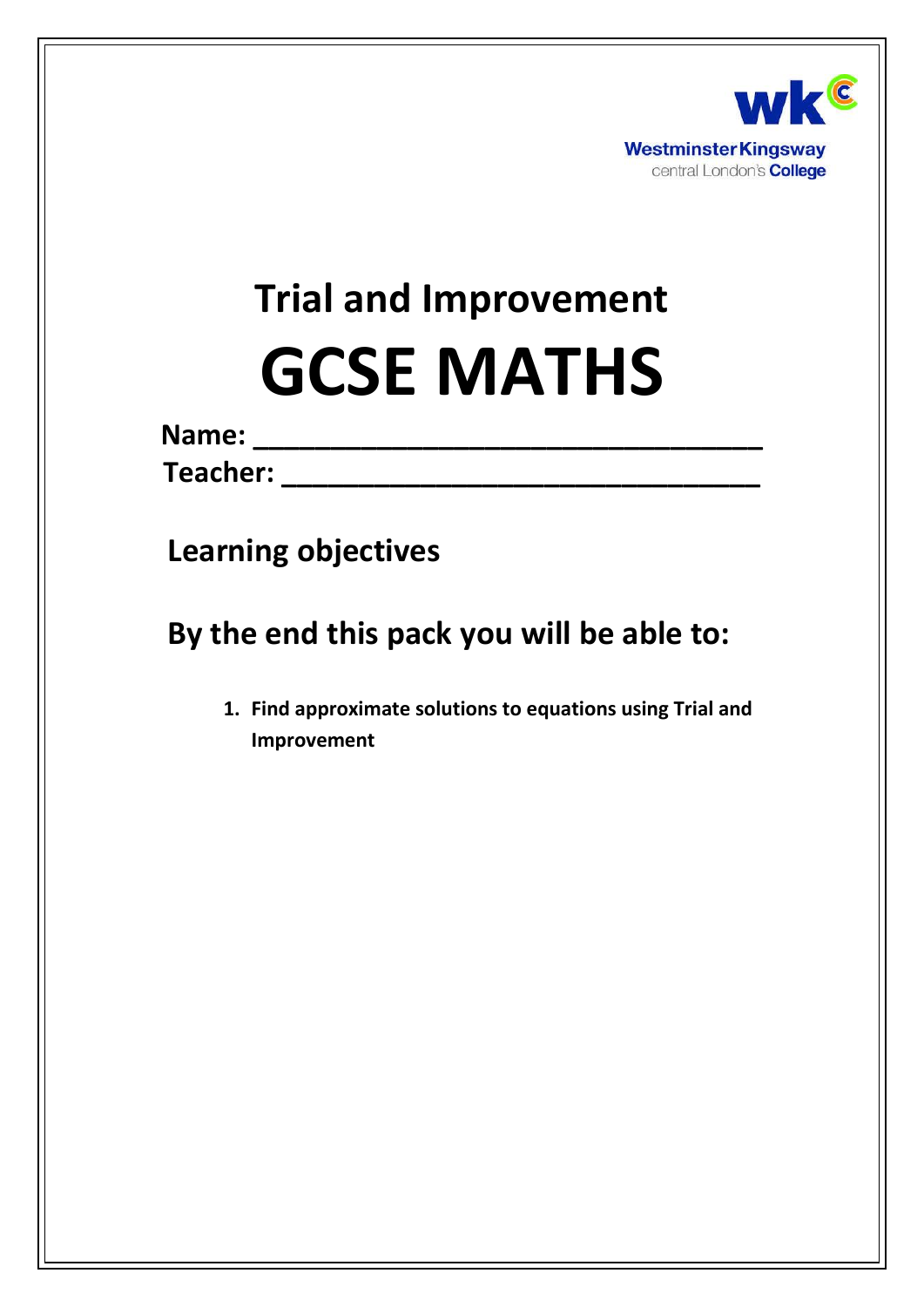### **Worked Example:**

Find the solution to  $x^2 + x = 15$  using Trial and Improvement. Give your answer to one decimal place.

| $\boldsymbol{\mathcal{X}}$                                       | $x^2 + x$                 | <i>Comment</i>   |
|------------------------------------------------------------------|---------------------------|------------------|
| з                                                                | $3^2 + 3 = 12$            | <b>Too Small</b> |
|                                                                  | $4^2 + 4 = 20$            | Too Big          |
| 3.5                                                              | $3.5^2 + 3.5 = 15.75$     | Too Big          |
| 3.4                                                              | $3.4^2 + 3.4 = 14.96$     | <b>Too Small</b> |
| The answer is between 3.4 and 3.5. We now try the mid-point 3.45 |                           |                  |
| 3.45                                                             | $3.45^2 + 3.45 = 15.3525$ | Too Big          |



#### **Now You Try!**

1. Find the solution to  $x^2 + x = 47$  using Trial and Improvement. Give your answer to one decimal place.

| $\mathcal{X}$                                        | $x^2 + x$             | <i>Comment</i> |
|------------------------------------------------------|-----------------------|----------------|
| 6                                                    | $6^2 + 6 = 44$        | Too small      |
| $\overline{7}$                                       | $7^2$ + 7 = 56        | Too            |
| 6.5                                                  | $6.5^2 + 6.5 = 48.75$ | Too            |
| 6.4                                                  |                       |                |
|                                                      |                       |                |
| The answer is between  and  We now try the mid-point |                       |                |
|                                                      |                       |                |
|                                                      | Answer $x =$          |                |
|                                                      |                       |                |

Answer  $x =$  .......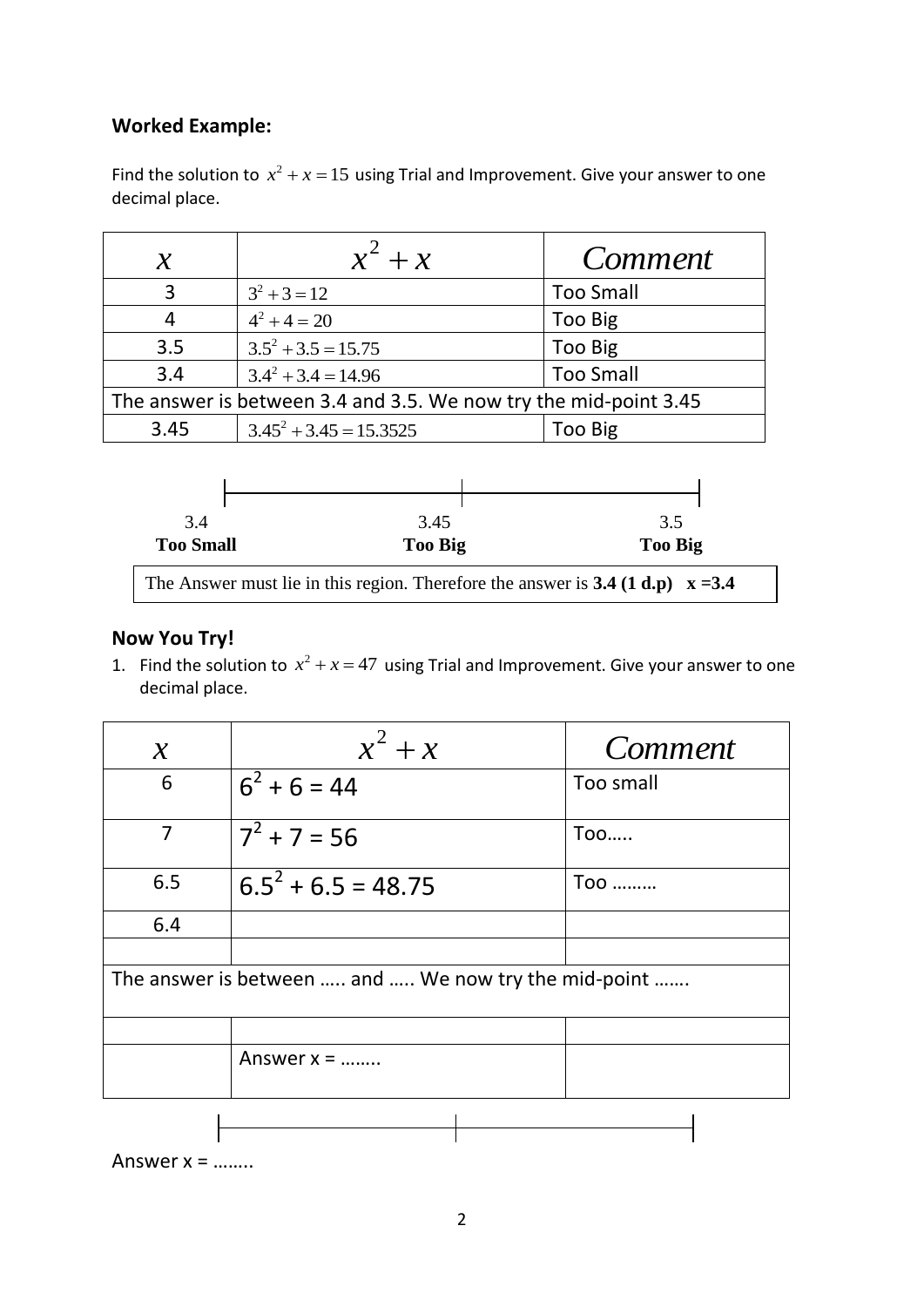2. Find the solution to  $x^2 + 2x = 67$  using Trial and Improvement. Give your answer to one decimal place.

| $\mathcal{X}$  | $x^2 + 2$ | Comment   |
|----------------|-----------|-----------|
| $\overline{7}$ |           | Too small |
| 8              |           | Too big   |
|                |           |           |
|                |           |           |
|                |           |           |
|                |           |           |
|                |           |           |
|                |           |           |

| Answer $x =$ |  |
|--------------|--|
| .            |  |

3. Find the solution to  $x^3 = 100$  using Trial and Improvement. Give your answer to one decimal place.

| $\mathcal{X}$ | $x^3$ | Comment |
|---------------|-------|---------|
|               |       |         |
|               |       |         |
|               |       |         |
|               |       |         |
|               |       |         |
|               |       |         |
|               |       |         |
|               |       |         |
|               |       |         |



Answer x = ……..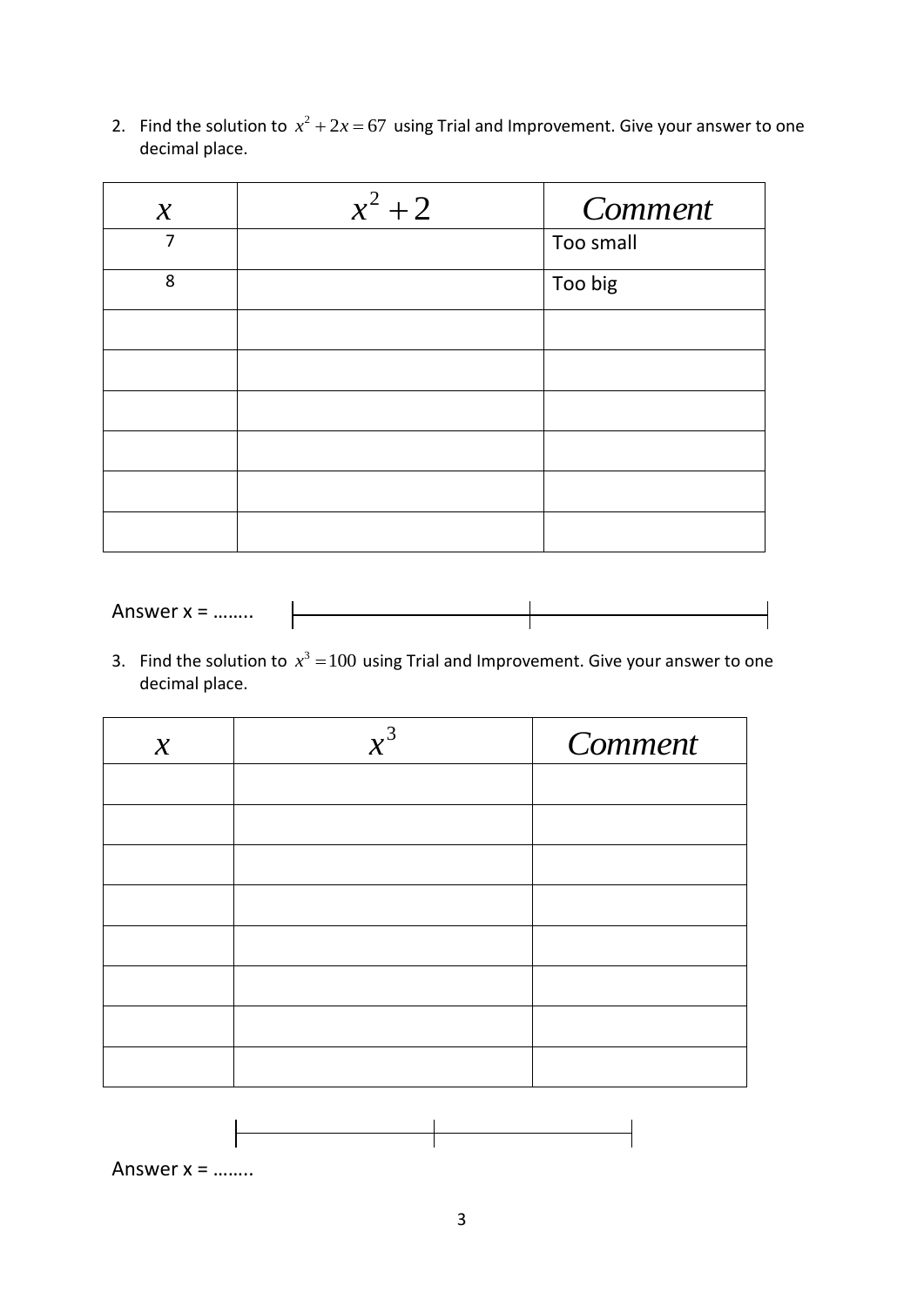4. Find the solution to  $x^3 + 10 = 60$  using Trial and Improvement. Give your answer to one decimal place.

| $\mathcal{X}$ | $x^3$ | Comment |
|---------------|-------|---------|
|               |       |         |
|               |       |         |
|               |       |         |
|               |       |         |
|               |       |         |
|               |       |         |
|               |       |         |
|               |       |         |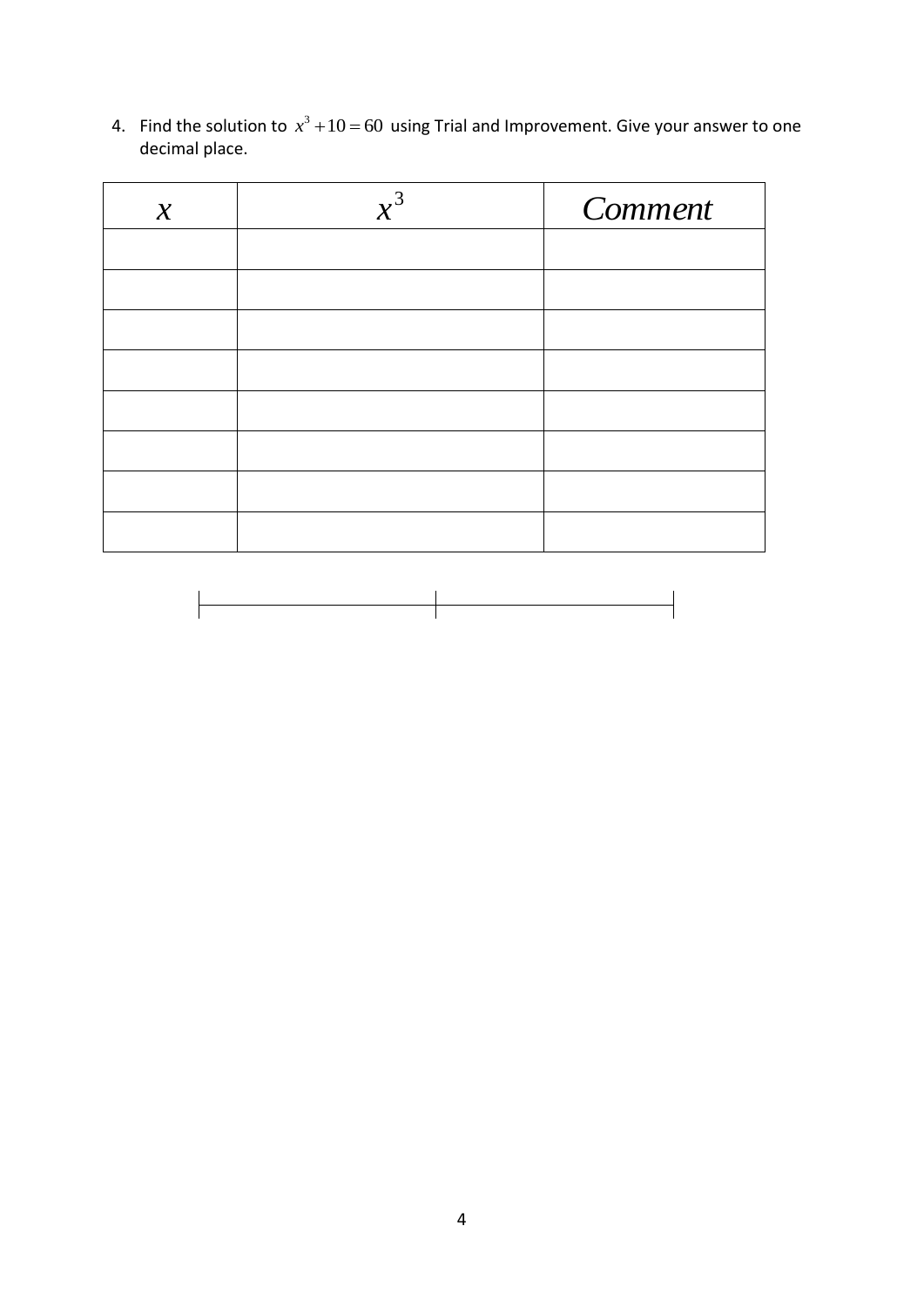# **Exercise**

Use Trial and Improvement to solve:

 $x^3 + 4x = 45$  1dp  $x = 3$  and  $x = 4$  $1)$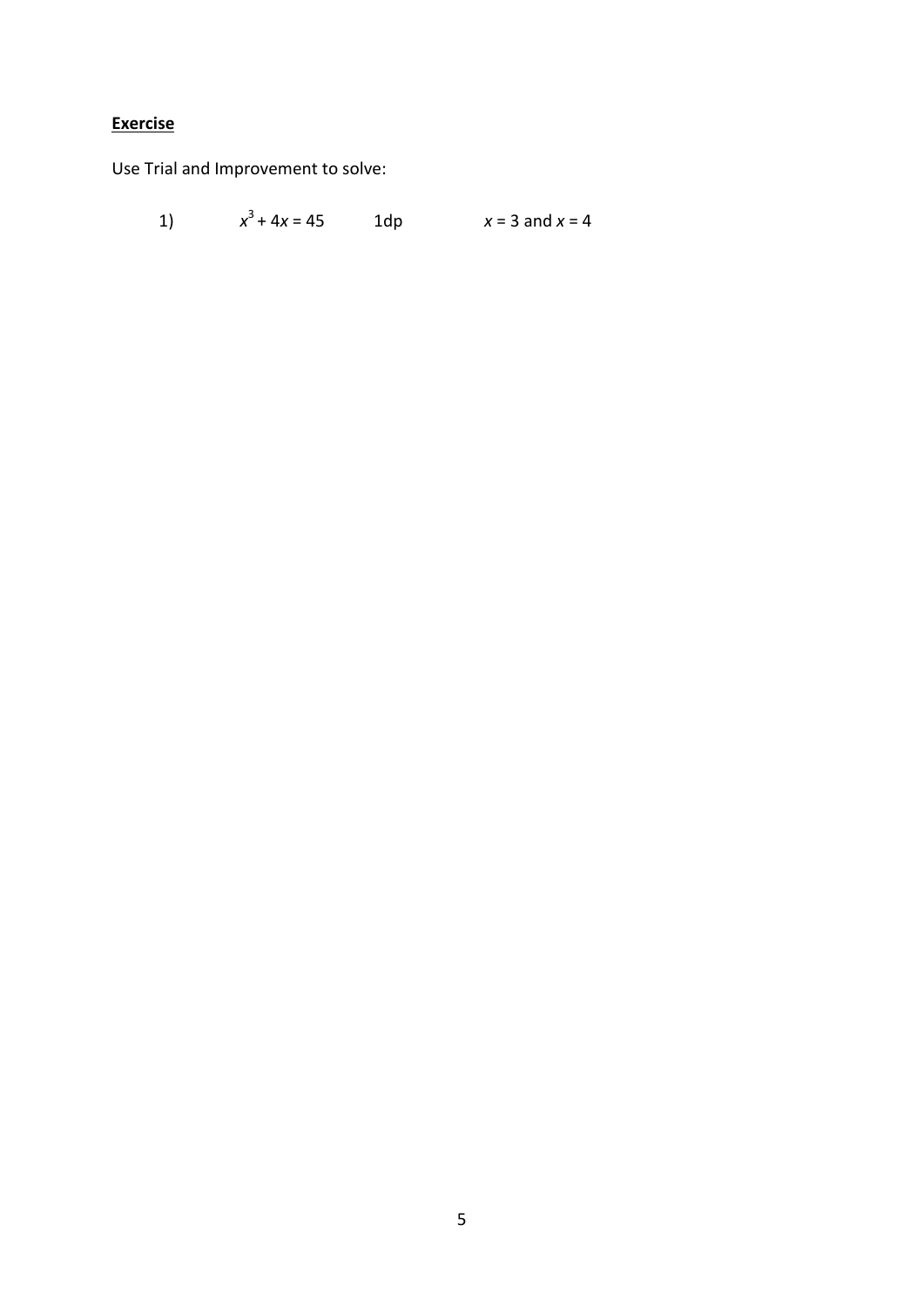## **Exercise**

Use Trial and Improvement to solve:

2) 
$$
x^3 - 3x = 20
$$
 1dp  $x = 3$  and  $x = 4$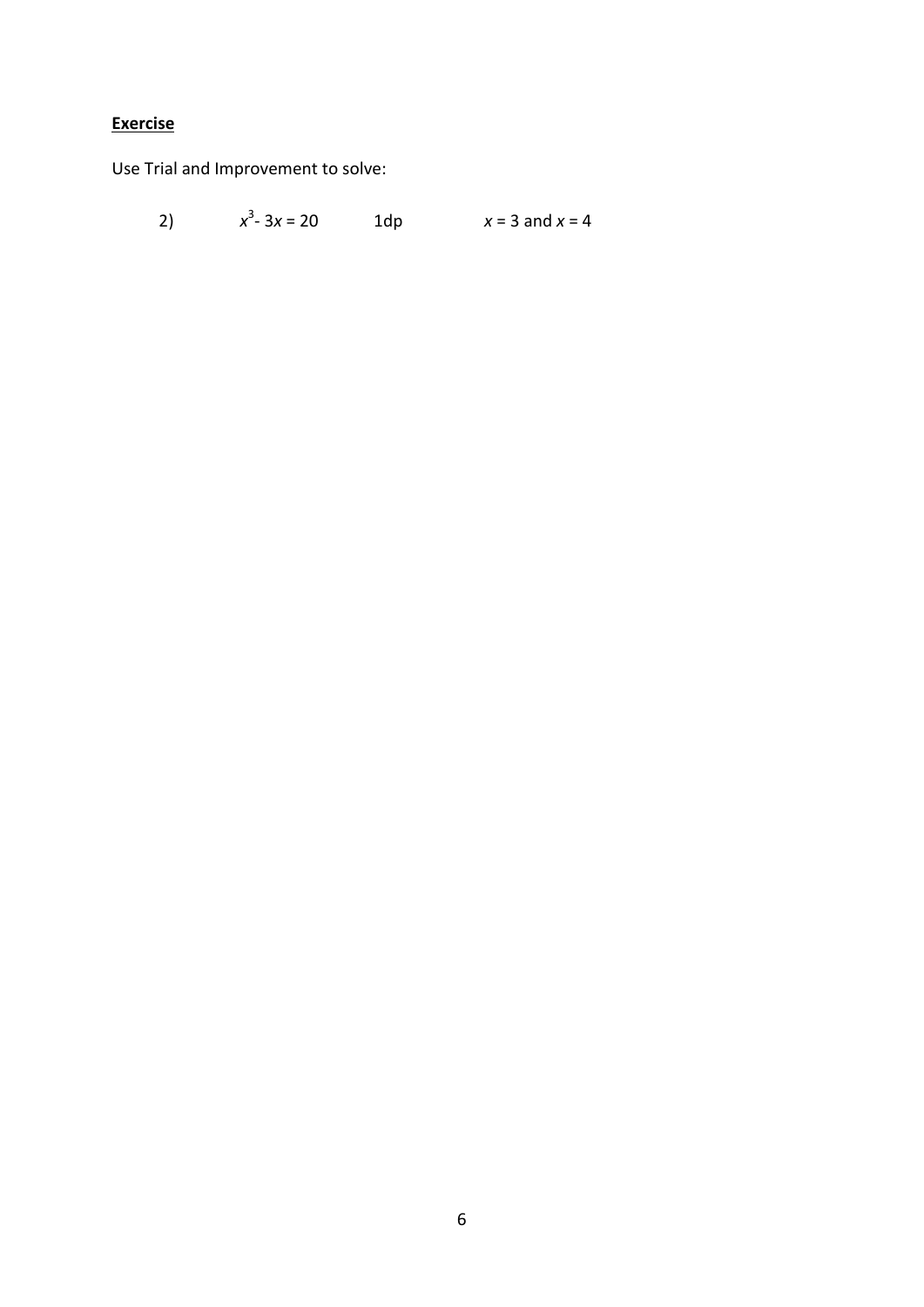# **Exercise**

Use Trial and Improvement to solve:

3) *x*  $3 - 5x = 90$  2dp  $x = 4$  and  $x = 5$